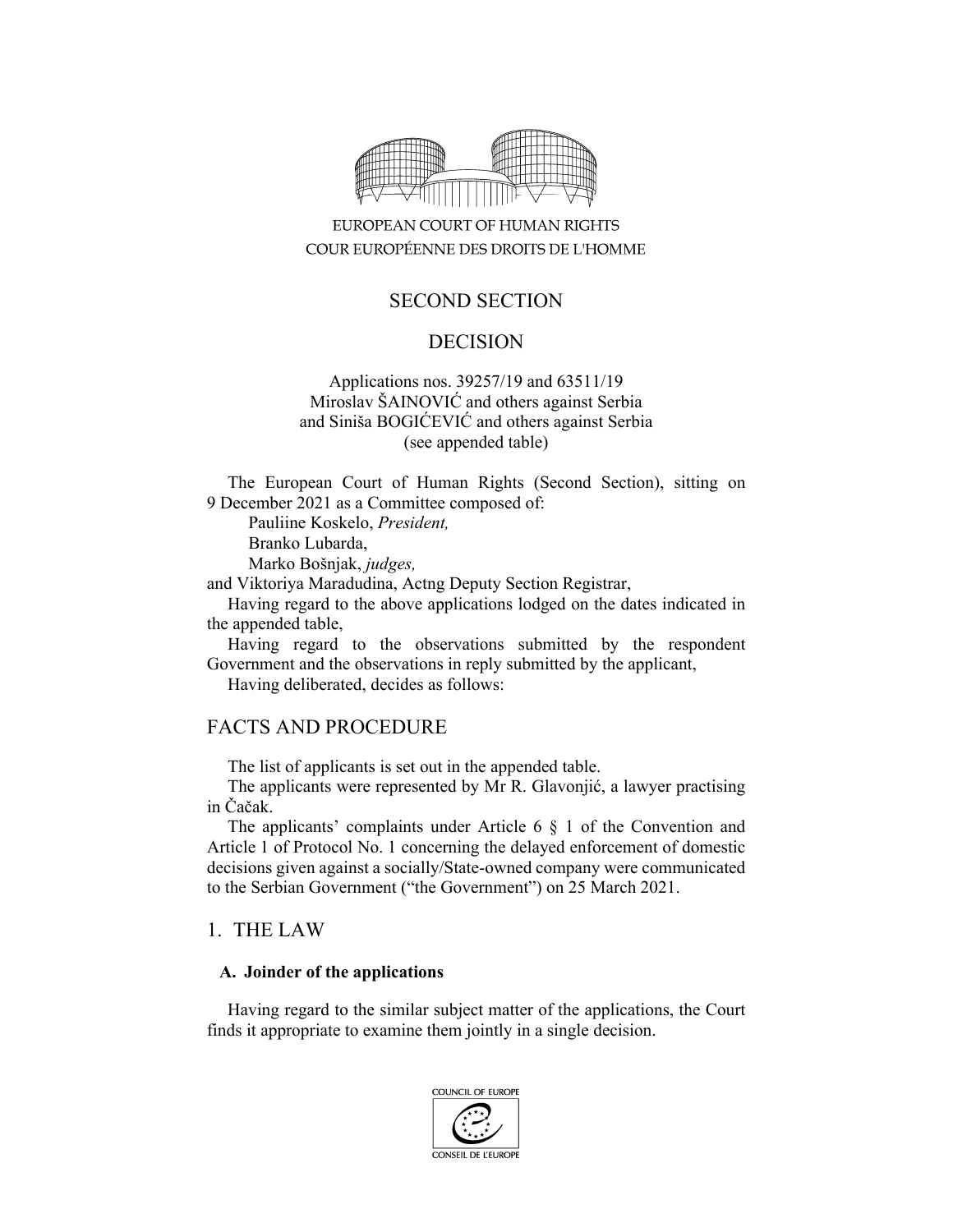### **B. Complaints under Article 6 § 1 of the Convention and Article 1 of Protocol No. 1 (delayed enforcement of domestic decisions given against socially/State-owned companies)**

The Government submitted that the applicants had failed to inform the Court that the national authorities had acknowledged the alleged breach and that the applicants had sought compensation for non-pecuniary damage suffered as a consequence of it (see the appended table). Moreover, most of the applicants had already been awarded compensation in that connection. They therefore suggested that the Court reject the applications as an abuse of the right of individual application in accordance with Article 35 §§ 3 (a) and 4 of the Convention.

The applicants did not dispute that fact but considered it irrelevant.

The Court reiterates that an application may be rejected as an abuse of the right of individual application within the meaning of Article 35 § 3 (a) of the Convention if, among other reasons, it was knowingly based on false information or if significant information and documents were deliberately omitted, either where they were known from the outset or where new significant developments occurred during the proceedings. Incomplete and therefore misleading information may amount to an abuse of the right of application, especially if the information in question concerns the very core of the case and no sufficient explanation is given for the failure to disclose that information (see *Gross v. Switzerland* [GC], no. 67810/10, § 28, ECHR 2014; *S.A.S. v. France* [GC], no. 43835/11, § 67, ECHR 2014; and *Denić and Stamenković v. Serbia* (dec.) [Committee], nos. 58944/18 and 58948/18, 5 November 2020).

Turning to the present case, the Court notes that the competent domestic court has acknowledged the alleged breach. Most of the applicants have already been afforded redress for it and the proceedings in respect of three applicants are pending. The applicants did not inform the Court about that development before notice of the applications was given to the Government and no convincing explanation for this omission was provided

Having regard to the fact that the information withheld concerned the very core of the applications, the Court finds that such conduct was contrary to the purpose of the right of individual application. Lawyers must understand that, having due regard to the Court's duty to examine allegations of human rights violations, they must show a high level of professional prudence and meaningful cooperation with the Court by sparing it the introduction of unmeritorious complaints and, both before proceedings have been instituted and thereafter, they must inquire diligently into all the details of the case, meticulously abide by all the relevant rules of procedure and must urge their clients to do the same. Otherwise, the wilful or negligent misuse of the Court's resources may undermine the credibility of lawyers' work in the eyes of the Court and even, if it occurs systematically, may result in particular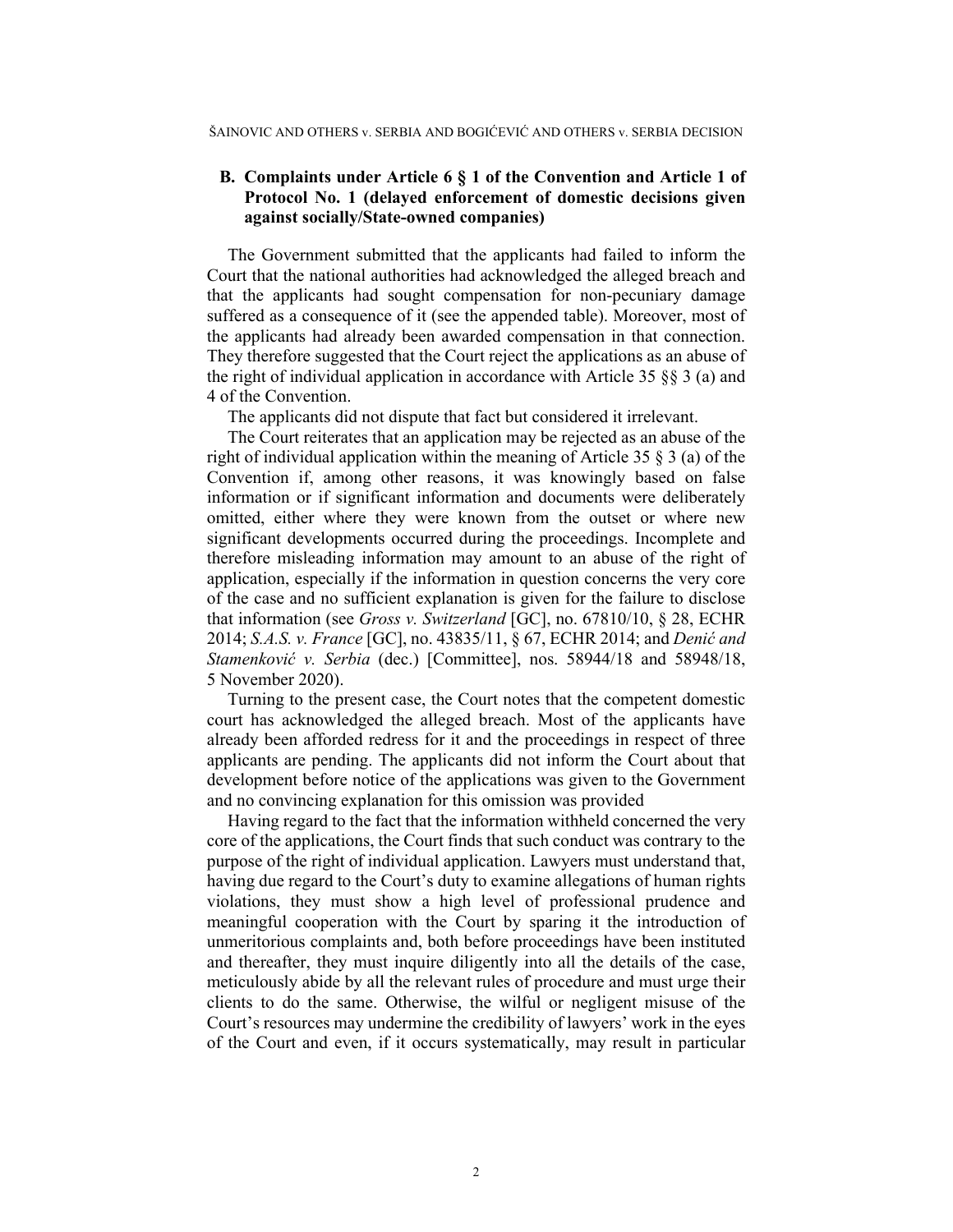ŠAINOVIC AND OTHERS v. SERBIA AND BOGIĆEVIĆ AND OTHERS v. SERBIA DECISION

individual lawyers being banned from representing applicants under Rule 36 § 4 (b) of the Rules of Court (see *Stevančević v. Bosnia and Herzegovina* (dec.), no. 67618/09, § 29, 10 January 2017).

In view of the above, the Court finds that these applications constitute an abuse of the right of individual application and must be rejected in accordance with Article 35 §§ 3 (a) and 4 of the Convention.

For these reasons, the Court, unanimously,

*Decides* to join the applications;

*Declares* the applications inadmissible.

Done in English and notified in writing on 13 January 2022.

Viktoriya Maradudina Pauliine Koskelo Acting Deputy Registrar President